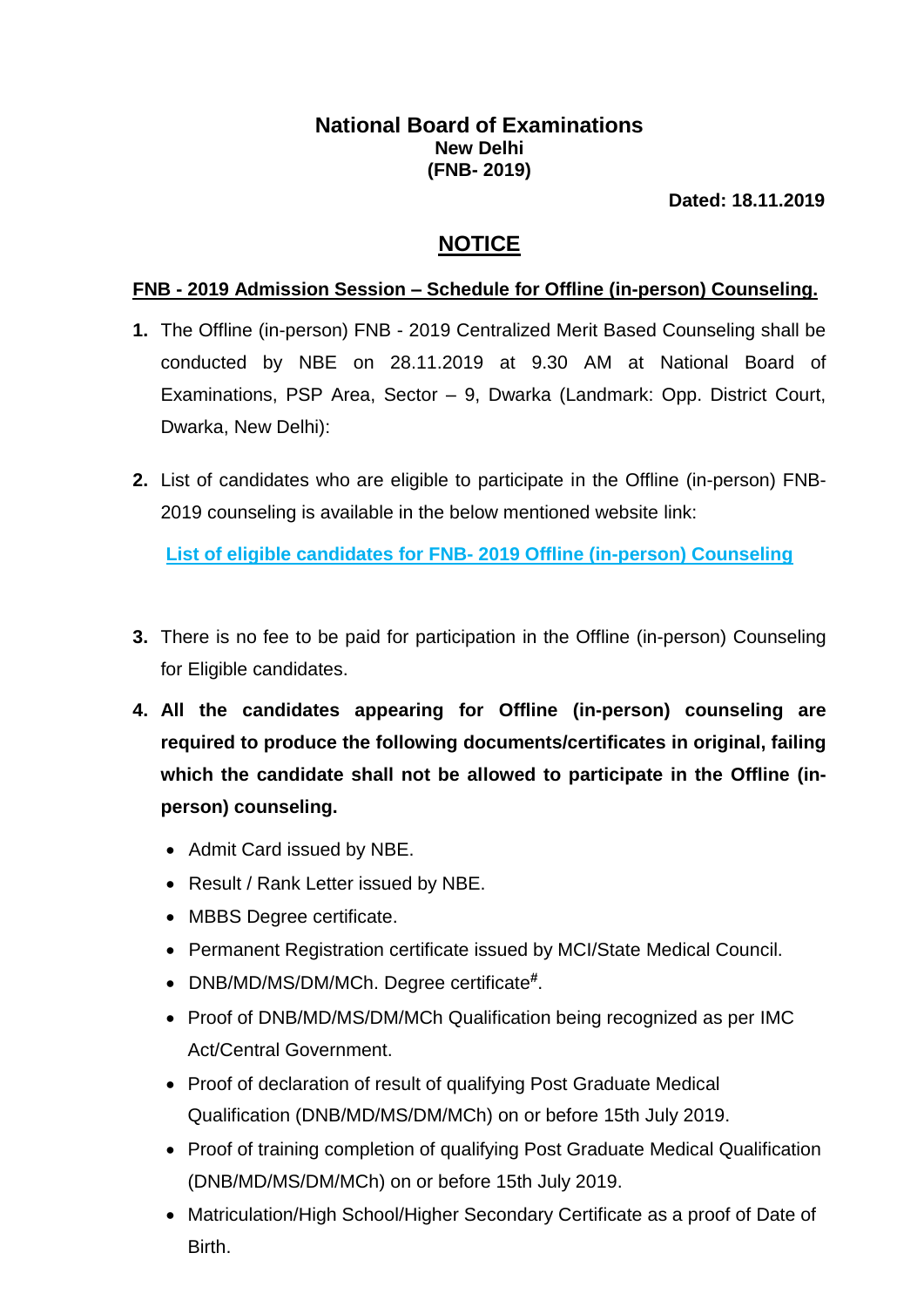Valid identity card in original viz. PAN card, Aadhaar Card (with photograph), Indian Passport, Voter ID Card, Driving License, MCI/SMC Registration certificate bearing photograph of the candidate. No other ID proof will be accepted.

#Provisional Pass certificate of DNB/MD/MS/DM/MCh Qualification is permissible only for those candidates who had passed the DNB/MD/MS/DM/MCh Qualification in or after 2017. If the candidate has passed DNB/MD/MS/DM/MCh Qualification before 2017 and the DNB/MD/MS/DM/MCh degree certificate has not been issued to him/her so far by the concerned university/Board, documentary evidence to this effect in the form of a letter from competent authority of respective university/Board is to be furnished at the time of joining the allotted institute.

If a candidate is employed or under any kind of bond, he/she has to furnish a 'No Objection Certificate or/and Relieving Letter' issued by competent authority of concerned University /Employer at the time of joining the allotted institute.

- **5.** Candidates are required to produce One-year course fee of Rs. 1,25,000/ (Rupees One Lakh Twenty-Five Thousand Only) as Demand Draft (DD) in favour of **National Board of Examinations** payable at **New Delhi** while opting the seat in the Offline (in-person) counseling, failing which the seat opted by them, shall not be allotted.
- **6. The Indicative seat matrix for the Offline(in-person) counseling shall be made available on NBE website shortly**. Final Seat Matrix shall be notified at the NBE website and the Counseling venue prior to the commencement of the Offline(in-person) counseling.
- **7.** The candidate allotted with a confirmed seat during the Offline (in-person) counseling has to join the allotted institute latest by **05th December, 2019** failing which the allotment shall be treated as cancelled.
- **8.** Candidates are required to make their own arrangements for boarding & lodging. Travel cost to appear in the Offline (in-person) counseling shall be borne by the candidates themselves.
- **9.** Candidates are advised to report to the counseling venue at the prescribed time i.e 9.30 AM. Candidates reporting after the prescribed time are liable to miss their turn in the Counseling/non-participation. NBE shall not be responsible for any delay in arrival due to any reason. No claim in this regard shall be